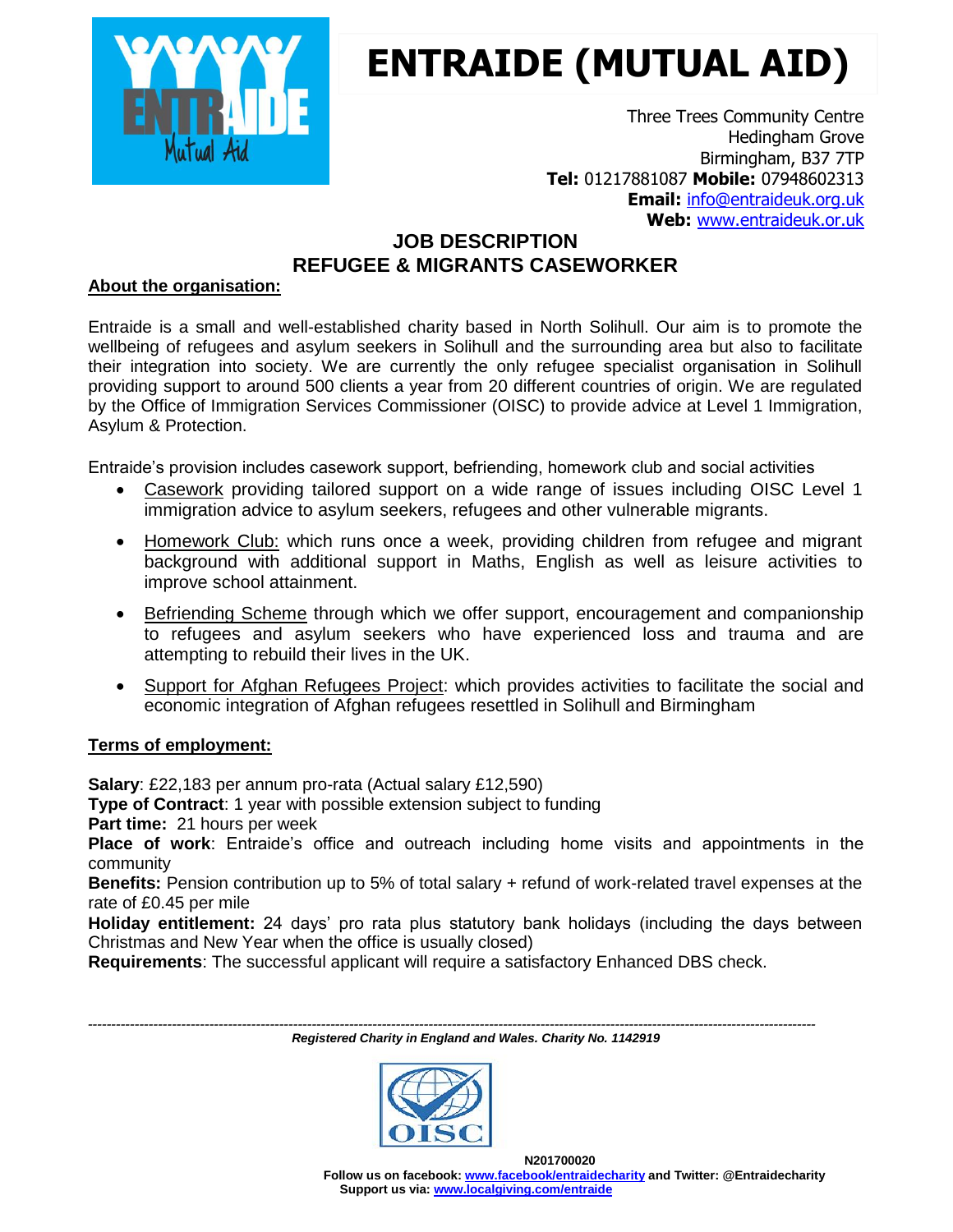#### **About Casework at Entraide**

The caseworker will be responsible for providing intensive one-to-one support and advocacy (including level 1 immigration advice if qualified) to asylum seekers, refugees and other vulnerable migrants in Solihull and the greater Birmingham area offering advice. The caseworker will enable client's access to healthcare, housing, welfare benefits, education, employment, specialised services and legal provisions in order to reduce destitution, homelessness and isolation. S/he S/he will also coordinate our Afghan Refugees Project and will also be required, on occasions, to assist with any other tasks as required by the charity.

#### **Main Duties and Key Responsibilities:**

You will be expected to work under the supervision of the Service Manager. However, you will be expected to perform many of the duties outlined below independently and working on your own initiative. These include:

Deliver outreach and office based one to one support to asylum seekers, refugees and other vulnerable migrants to overcome issues that beneficiaries might face. This will include:

- Advising beneficiaries of the correct support options and on their entitlements to housing, health and educational services and of the modalities of accessing such services.
- Assisting with phone calls, emails, completion of forms, etc.
- Advocating for them and if necessary, accompanying them to other agencies that can provide specialist support such as Jobcentre, healthcare services, etc.
- Referring them to specialised support services and other activities organised internally within Entraide
- Providing basic immigration advice at OISC Level 1 (if qualified)
- Advising and supporting on training and employment proactively liaising with organisations to ensure that the families access enhanced support to improve their English and computer skills.
- Providing support and liaising with agencies to help families make informed decisions about the choices available to them in the future.

#### **Additionally** - You will:

- Monitor the achievements of outcomes
- Collaborate with service providers from statutory and non-statutory organisations in order to build a network of effective support for the beneficiaries.
- Work with a team of volunteer interpreters.
- Ensure effective and accurate recording of contacts, actions taken including key statistics and outcomes to enable project's monitoring and evaluation.
- Provide regular updates to the UK Service Manager and the Board of Trustees
- Help formulate policies and procedures for the project with support from the UK Service Manager
- Work closely with other team members.

#### **General** - You will also:

- Ensure and adhere at all times with Health and Safety procedures, especially safeguarding and Lone Working policies and other legislation is adhered to in relation to work.
- Implement the principles of equal opportunities and anti-oppressive practice.
- Adhere to the Confidentiality and Data Protection policy and maintain a high level of confidentiality
- Be willing to undertake any additional tasks as may be required by the organisation.
- Attend meetings and training as required.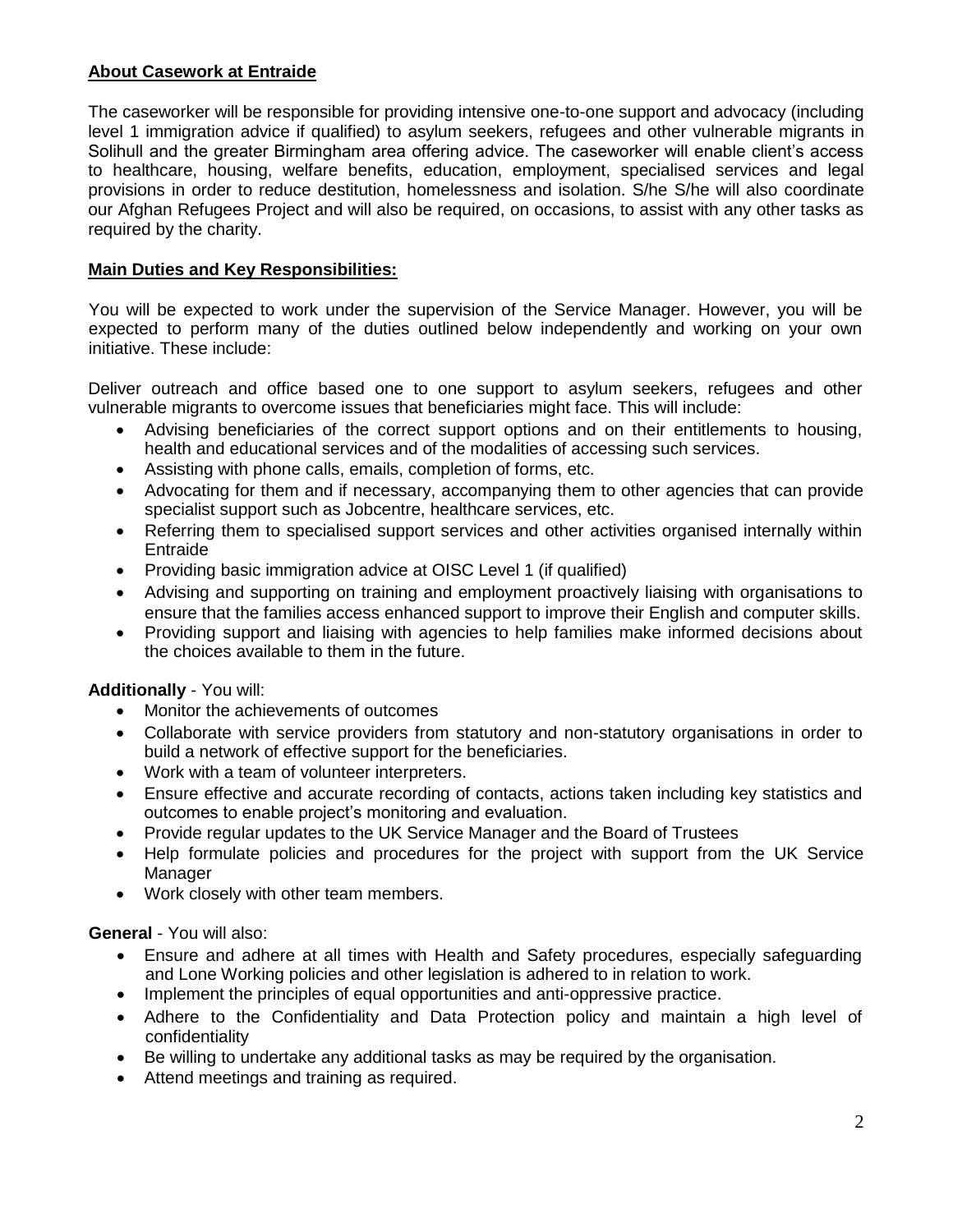#### **Person Specifications**

We are looking for a highly motivated individual who has a commitment to supporting empowerment through casework. The successful candidate will have excellent interpersonal and communication skills, including cultural sensitivity and the ability to quickly build positive relationships. The post-holder will have the following qualifications, skills and experience:

#### **Qualifications**

Educated to UK degree **or** relevant / equivalent experience OISC Qualifications (Level 1) – Desirable

#### **Experience**

Previous experience of supporting refugees and asylum seekers in a voluntary or staff capacity. – E Experience of working/ volunteering with individuals presenting complex needs, especially mental health issues and with instable lifestyles - D

Experience of working in small teams - D

Experience of working with those with limited English language skills - D

#### **Knowledge**

Familiarity with rights and entitlements of asylum seekers and refugees - E

Good understanding of the UK welfare benefits system, housing, health, education and immigration services – E

Good understanding and insights into the circumstances and needs of Entraide's beneficiaries nationally and locally – E

Knowledge of service providers and statutory agencies in the West Midlands –

D Insights into the government's asylum and immigration agenda - D

#### **Skills**

Experience of working cross culturally and with people from diverse backgrounds – E

Open minded, non-judgmental, empathic and respectful of confidentiality - E

Outstanding communication skills - one-to-one, written and on the telephone - E

Ability to carry out needs assessments efficiently and prioritise workload accordingly – E

Commitment to effective collaborative working, with a specific focus on building and maintaining positive working relationships with team members and other professionals - E

Effective time management and organisational skills- E

Resourceful and problem- solving skills – E

Computer literate - ability to use Word, Excel, PowerPoint, email, social media - E

Be able to look at a client's situation holistically as opposed to looking at their problems in isolation from one another – E

Able to work on own initiative and independently  $- E$ 

Fluent in one of the following languages: Arabic, Pashto, Kurdish,

#### **Personal characteristics**

Commitment to anti-oppressive and anti- discriminatory practice - E Driven and willing to make the different in beneficiaries' lives- E Commitment to follow directions and policies- E Positive and can-do attitude- E Adopt a friendly, supportive and approachable attitude - E Willing to contribute to service development – E Flexible - E

**Others:** Car owner/driver – D